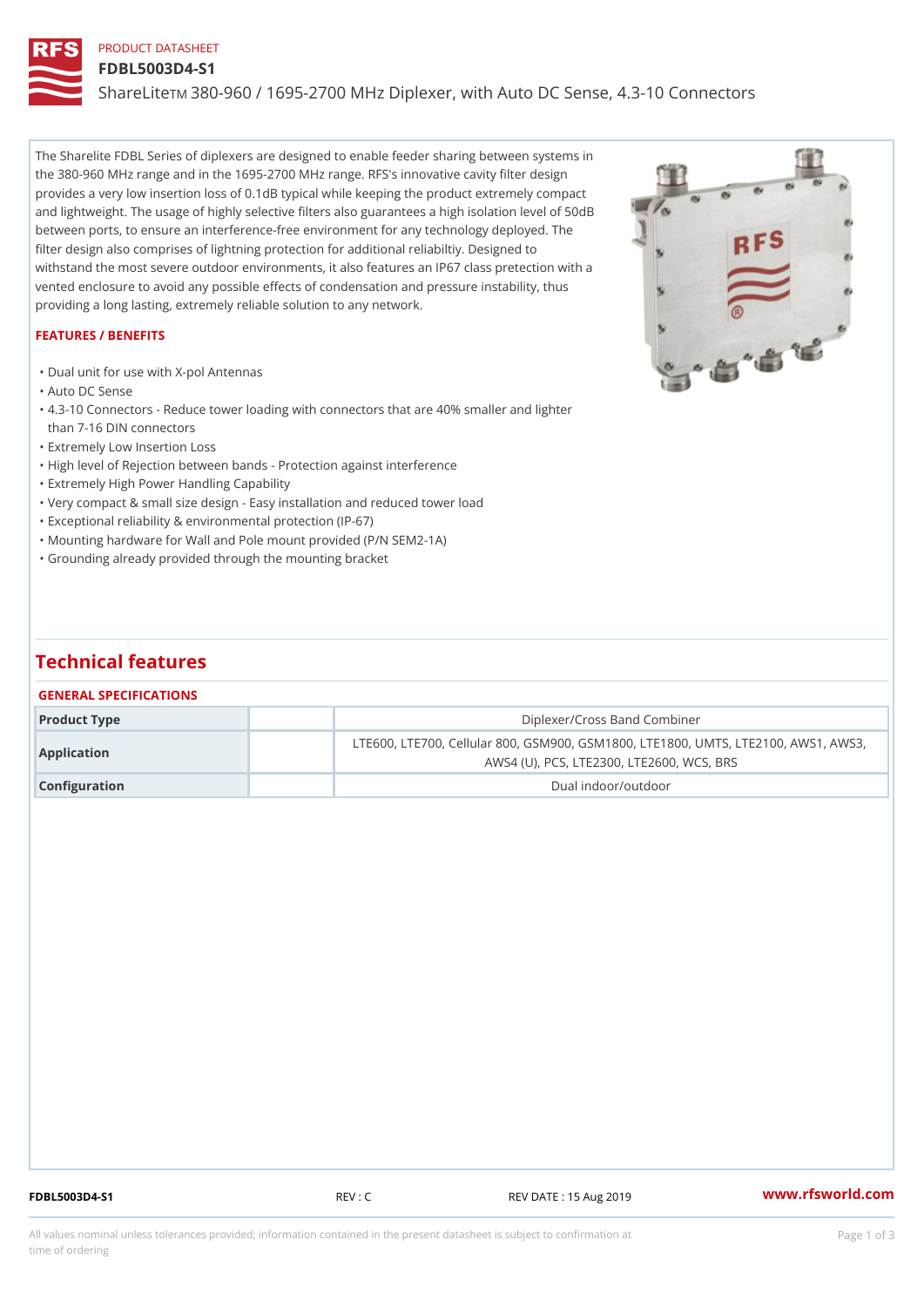## PRODUCT DATASHEET

FDBL5003D4-S1

ShareLim 380-960 / 1695-2700 MHz Diplexer, with Auto DC Sense, 4.3-10

| ELECTRICAL SPECIFICATIONS            |                             |                                                                                                             |           |  |
|--------------------------------------|-----------------------------|-------------------------------------------------------------------------------------------------------------|-----------|--|
| <b>Branch</b>                        |                             | 1, 2                                                                                                        |           |  |
| Frequency Range                      | MHz                         | $380 - 960$                                                                                                 | 1695-2700 |  |
| Impedance                            | Ohms                        | 50, 50                                                                                                      |           |  |
| Frequency Band                       |                             | LTE600, LTE700, Cellular 800, GSM900,, GSM1800, LTE1800, UN<br>AWS4 (U), PCS, LTE2300, LTE2600, WCS, BRS    |           |  |
| DC Pass                              |                             | Auto DC Sense                                                                                               |           |  |
| Insertion Loss                       | d <sub>B</sub>              | 0.1 typ./ 0.2 max, 0.1 typ./ 0.2 max                                                                        |           |  |
| Group Delay Variation                | n s                         | 0.5, 1                                                                                                      |           |  |
| <b>GROUPDELAYNS</b>                  | n s                         | 2.5 max., 3.0 max.                                                                                          |           |  |
| Total Group Delay                    | n s                         | 2.5 max., 3.0 max.                                                                                          |           |  |
| Return Loss                          | d B                         | 22 typ., 22 typ.                                                                                            |           |  |
| Power Handling Continuous, W<br>Max. |                             | 600 at common port, 300 on each path                                                                        |           |  |
| Input Power, PEP                     | W                           | 3000                                                                                                        |           |  |
| Rejection between bands              | d B<br>50                   |                                                                                                             |           |  |
| 3rd Order PIM                        | $dBm$ $(dBc)$               | $-118$ ( $-161$ ) @ 2 x 4 3 typ.                                                                            |           |  |
| TESTING AND ENVIRONMENTAL            |                             |                                                                                                             |           |  |
| Temperature Range                    | $^{\circ}$ C ( $^{\circ}$ F | $-40$ to 65 ( $-40$ to 149)                                                                                 |           |  |
| Ingress Protection                   |                             | IP 67                                                                                                       |           |  |
| Environmental                        |                             | ETSI 300-019-2-4 Class 4.1E                                                                                 |           |  |
| Lightning Protection                 |                             | EN/IEC61000-4-5 Level 4                                                                                     |           |  |
| MECHANICAL SPECIFICATIONS            |                             |                                                                                                             |           |  |
| RF Connectors                        |                             | 4.3-10 Female; 4 ports in, 2 ports out                                                                      |           |  |
| Shipping Weight                      | kg(lb)                      | 3.5(7.7)                                                                                                    |           |  |
| Dimensions, H x W x D                | $mm$ (in)                   | 172x 220 x 56 (6.7 x 8.7 x 2.1)                                                                             |           |  |
| Shipping Dimensions, H x M/mx (Dn)   |                             | 172x 220 x 56 (6.7 x 8.7 x 2.1)                                                                             |           |  |
| Mounting                             |                             | Wall Mounting: With 4 screws (maximum 6mm diamete)<br>Pole Mounting: With included clamp set 40-110mm (1.57 |           |  |

FDBL5003D4-S1 REV : C REV DATE : 15 Aug 2019 [www.](https://www.rfsworld.com)rfsworld.com